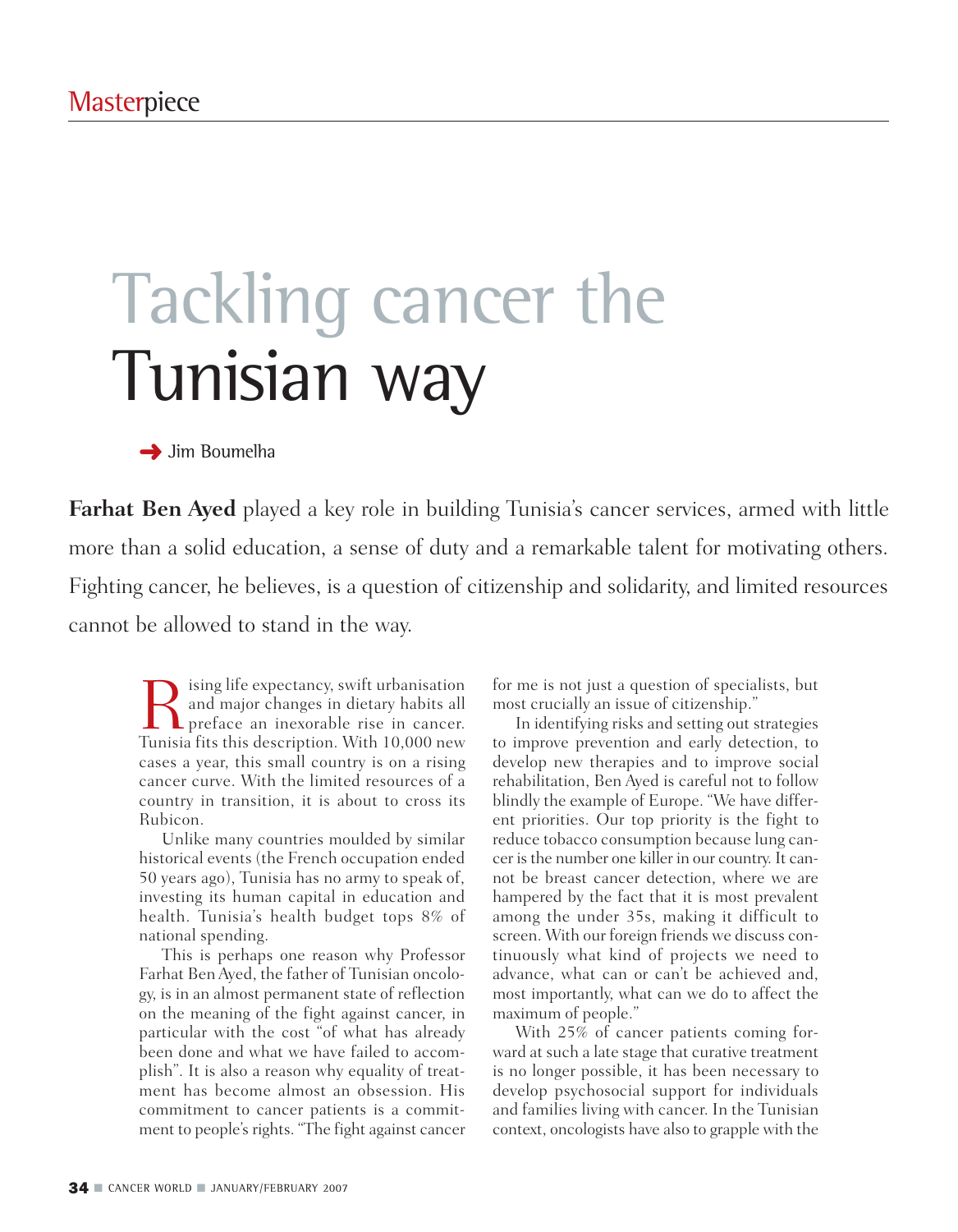#### **Masterpiece**



notion that cancer is a punishment. The first and most crucial action has been to focus on demystifying cancer which remains a taboo subject. Tunisian families live in such a fear of the disease that they cannot bring themselves to call it by its name.

"We are struggling to convince families that cancer is just like any other disease. In the present state of thinking, it does not just affect the individual, but has an impact on the family as a whole. The whole family is weakened; their social status goes down, acute depression follows."

Patients are developing higher expectations, both in terms of which cancers can be cured and what happens to patients when a cure is not possible. Palliative care and the concept of a hospital without pain have become the norm. Thanks to a monopoly on importation of drugs, the state-owned Pharmacie Centrale makes most drugs, including all types of opiates, widely available, putting Tunisia ahead of many other Arab countries in its ability to deliver pain relief.

Although Pharmacie Centrale imports most of the newer cancer drugs, Ben Ayed stresses that much of the progress, in particular in paediatric oncology, has been achieved by making better use of old drugs. The top priority must remain the overall interest of all patients and not just a privileged few, he says. Tunisia has not the means to gamble precious resources on a treatment that can only be used for 8% of patients.

The strong arm of the state makes a difference for both drugs and infrastructure – most hospitals are now equipped with scanners and there are six MRI machines in Tunis alone – but there is an acute need to further develop the national cancer plan, so that it does not remain the sole property of the cancer specialist. Ben Ayed argues that the involvement of citizens is a major missing component.

## "Top priority must remain the overall interest of all patients, not just a privileged few"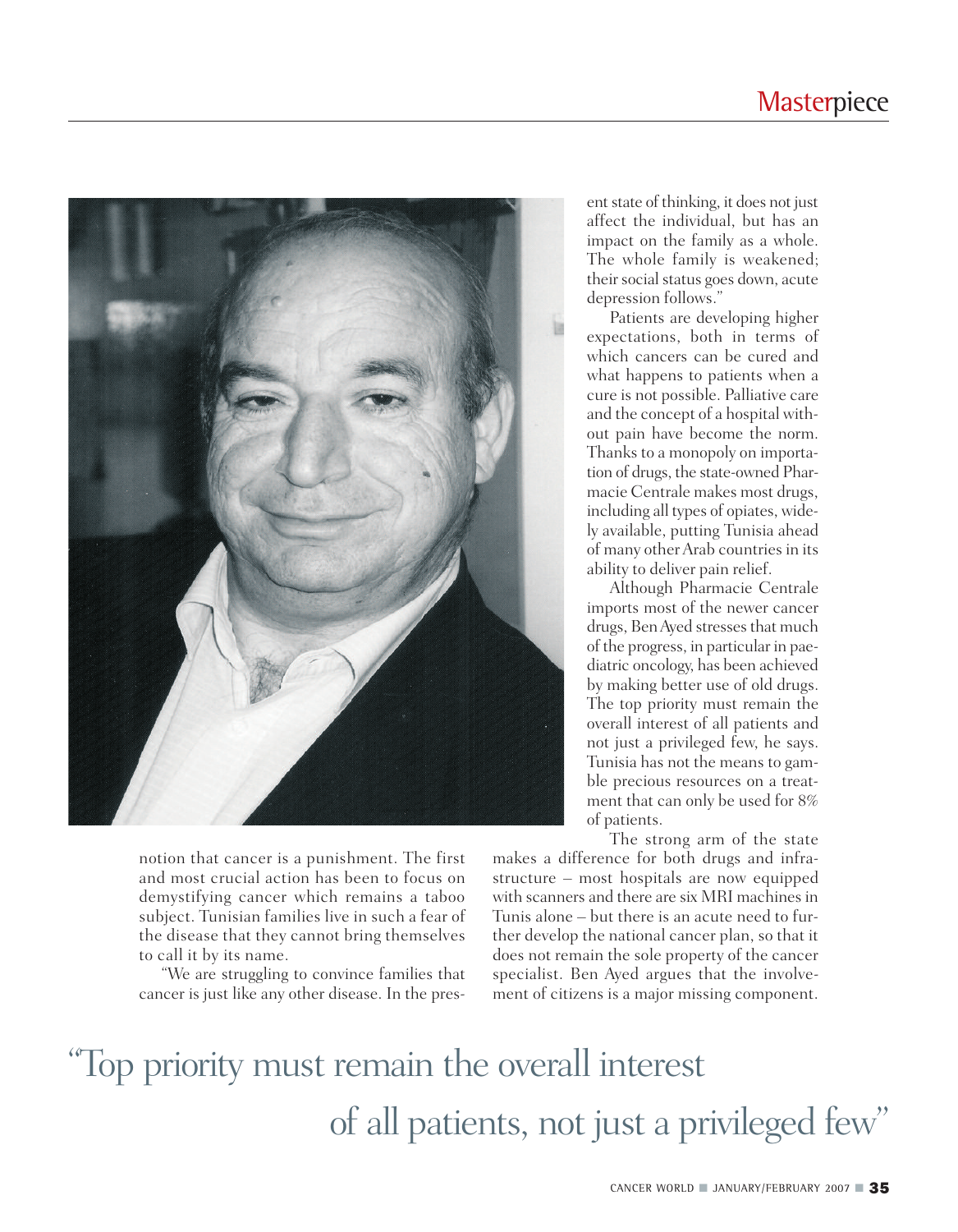

Farhat Ben Ayed talking to patients at the Eddar Hospice in Tunis

Unlike oil-rich countries in the Arab world, Tunisia has no petrodollar reserves. Pioneers like Ben Ayed organise the fight against cancer with few resources, armed with a solid education, a sense of duty and exceptional organisational wizardry in the art of motivating others. Partly as a result, Tunisian oncology punches far above its weight.

Ben Ayed learned two things from his childhood – he assimilated from his home island of Djerba the art of being a hard taskmaster and, from his parents, a sense of giving without expecting anything in return.

He set out to study philosophy but converted to medicine once he saw his older brother in action – Si Hassouna was to become the first Tunisian nephrologist. Ben Ayed enrolled at the medical school in Montpellier, France, and conducted his postgraduate diploma at Tunis and the Gustave-Roussy Institute, in Villejuif, France.

Ben Ayed came home with a mission – to help build the foundation of medical oncology in Tunisia. He worked to strengthen the first and second pillars of this work, cooperation with the outside world and the Tunisian Cancer Institute (now called Salah Azaiez). The third pillar, the creation of an association to fight cancer, is where he has concentrated his efforts for the last 20 years.

Over two millennia, Tunisia has been invaded by Vandals, Phoenicians, Greeks, Romans and Arabs. In modern times, it became a province of the Ottoman Empire and later a French colony. It is not surprising to find a tradition of cooperating with others profoundly ingrained in the country's psyche and within the scientific community. The French not only left a substantial legacy, but continued to play a major role in training Tunisian oncologists and helping the country develop its infrastructure.

Charles Nicolle, the first doctor to win the Nobel Prize in Medicine while working on African soil (he discovered the transmission agent for typhus), conducted his research from the Pasteur Institute in Tunis.

French oncologists gave the impetus in the late 1960s to creating what was to become the Salah Azaiez Institute, the nerve centre of Tunisian oncology and the first cancer institute in the Arab world.

Ben Ayed shows great respect for the personal commitment of French colleagues. "To be honest it was a generous cooperation. They gave so much and never asked anything in return."

His studies in France arose from a visit by a French team to Tunis during which he met Jean Louis Amiel, a leading oncologist at the Gustave-Roussy Institute, the beginning of a friendship that would last until Amiel died in 1985. "We went on to build an exceptional network of friends, people with an exceptional knowledge. This was the first step for us in building our knowledge of clinical oncology and understanding the founding principles of biological oncology. From there on, there was no going back. I was hooked into medical oncology.

"Many outstanding personalities like Professor Amiel became icons. He often travelled to Tunis as a friend not just as a colleague. And even today, after his death, when confronted with a thorny problem we often try to imagine: what would Professor Amiel do in such a case?"

The mix of professional and friendship ties meant that it was not difficult to involve colleagues from institutes and hospitals all over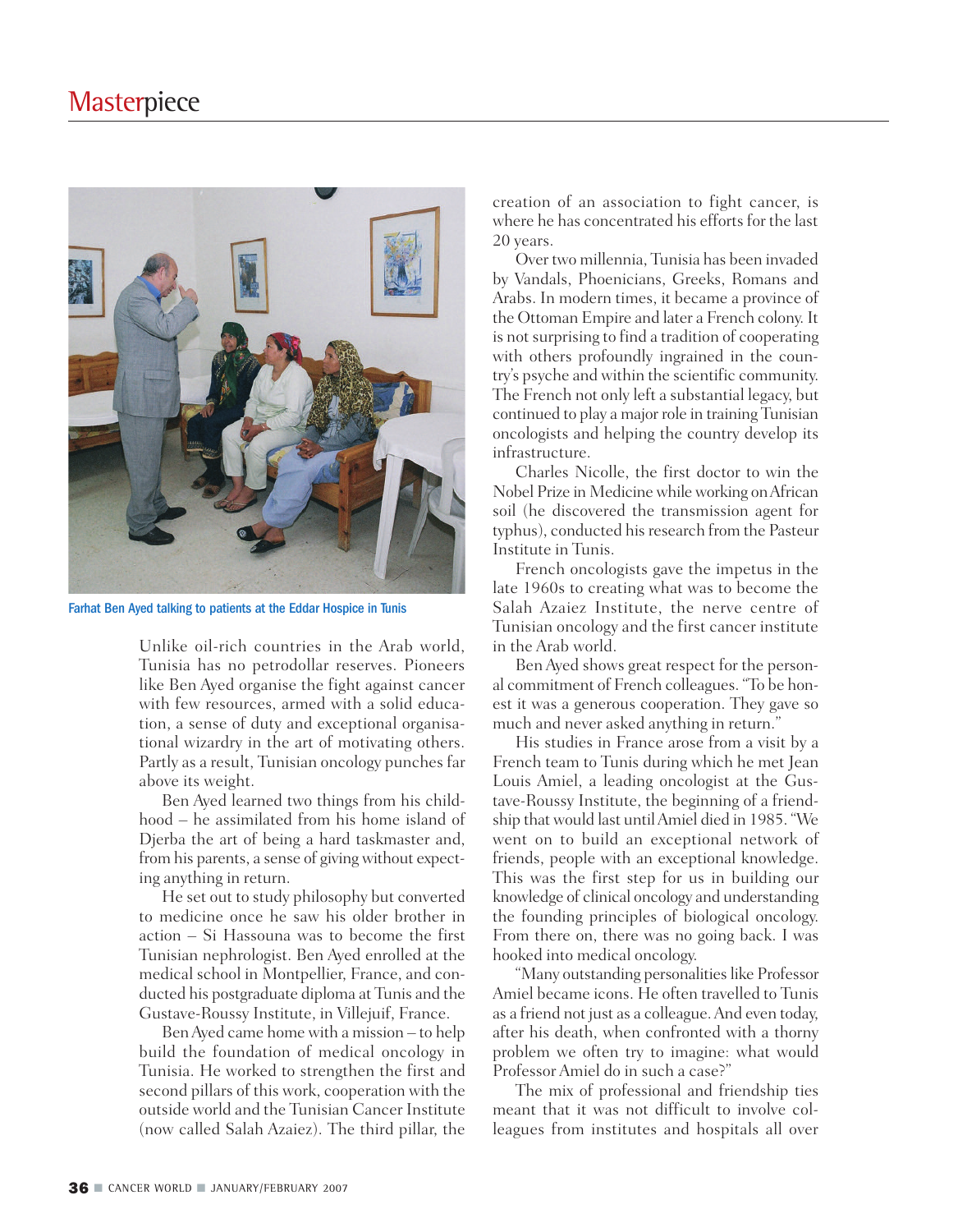France – Marseilles, Rouen, Lyon, Gustave Roussy Institute, St Cloud. A simple phone call was enough to convince them to make the trip. The multidisciplinarity of the Tunisian cancer institute was in large part thanks to this input.

Other countries became involved. The Italians helping to set up screening for cervical cancer and short courses for doctors and interns.

Later, the training of trainers was taken up by the French national anti-cancer league with the help of the UICC. A French NGO, Douleur sans frontières, set up training to show general practitioners how to treat pain. International collaboration is still important. A soon-to-be-published report on the epidemiology of cancer of the larynx organised by the International Agency for Research on Cancer (IARC) brought together researchers from Tunisia, Indonesia, Canada, China and France. Tunisia is also involved in a number of international phase II and III research projects.

Tunisian oncologists also recognise the need to build horizontal links with colleagues from the rest of the Arab world and the African continent. Ben Ayed has been building steps towards lasting cooperation between oncologists from the Maghreb ("the West") – made up of Morocco, Algeria and Tunisia.

"The Maghreb is my top priority. We all received the same French training, which makes it easy for us to work together and communicate. So it's not difficult to knit a web united around common options and joint work.

"Every year there are 70,000 new cases of cancer – 30,000 in each of Morocco and Algeria and 10,000 in Tunisia. We are currently discussing whether all these new cases are receiving an adequate and correct treatment. It would be all too easy to find excuses because of our inadequate resources. But this should not prevent us from researching, for example, the psychosocial context – how to deal with the quality of life in Tunisia and the rest of the Mediterranean region."

Ben Ayed is less optimistic about links with the rest of the Arab world. He argues that the Arab League has the necessary structures to lead the fight against cancer in the region, but says that this is inhibited by rivalries between countries.

Tunisia would like to do more in the way of training for doctors from sub-Saharan Africa. Lack of international recognition for Tunisian diplomas means that there is little incentive for African doctors to do their training here. However, strong links have been built with Frenchspeaking countries in West Africa.

None of this cooperation would have taken shape without the Salah Azaiez Institute as the engine driving the fight against cancer in Tunisia. Since its inception in 1969, the Institute has based its structures, development and day-today practices on the Gustave-Roussy Institute, including administration, care and training.

However, the Tunisian approach to cancer treatment and care has evolved from local realities. "Our starting point was to cure every case. We realised very quickly that we could not. This is one reason why developing palliative care became a prime dimension of our work. It is through training specialists in the treatment of pain and in palliative care that we managed to open the door for the training of paediatric oncologists. It has also led to the development of psychosocial support for individuals and families living with cancer."

The Institute has revolutionalised the teaching of cancer at the Tunisian medical faculty. For example, paediatric oncology was not recognised as a specialty at the faculty until it was practiced at the Institute. Today, Tunisian children's hospitals all handle childhood cancers. The Institute also encouraged the publication of high-quality research reports by Tunisian teams

## "It would be all too easy to find excuses because of our inadequate resources"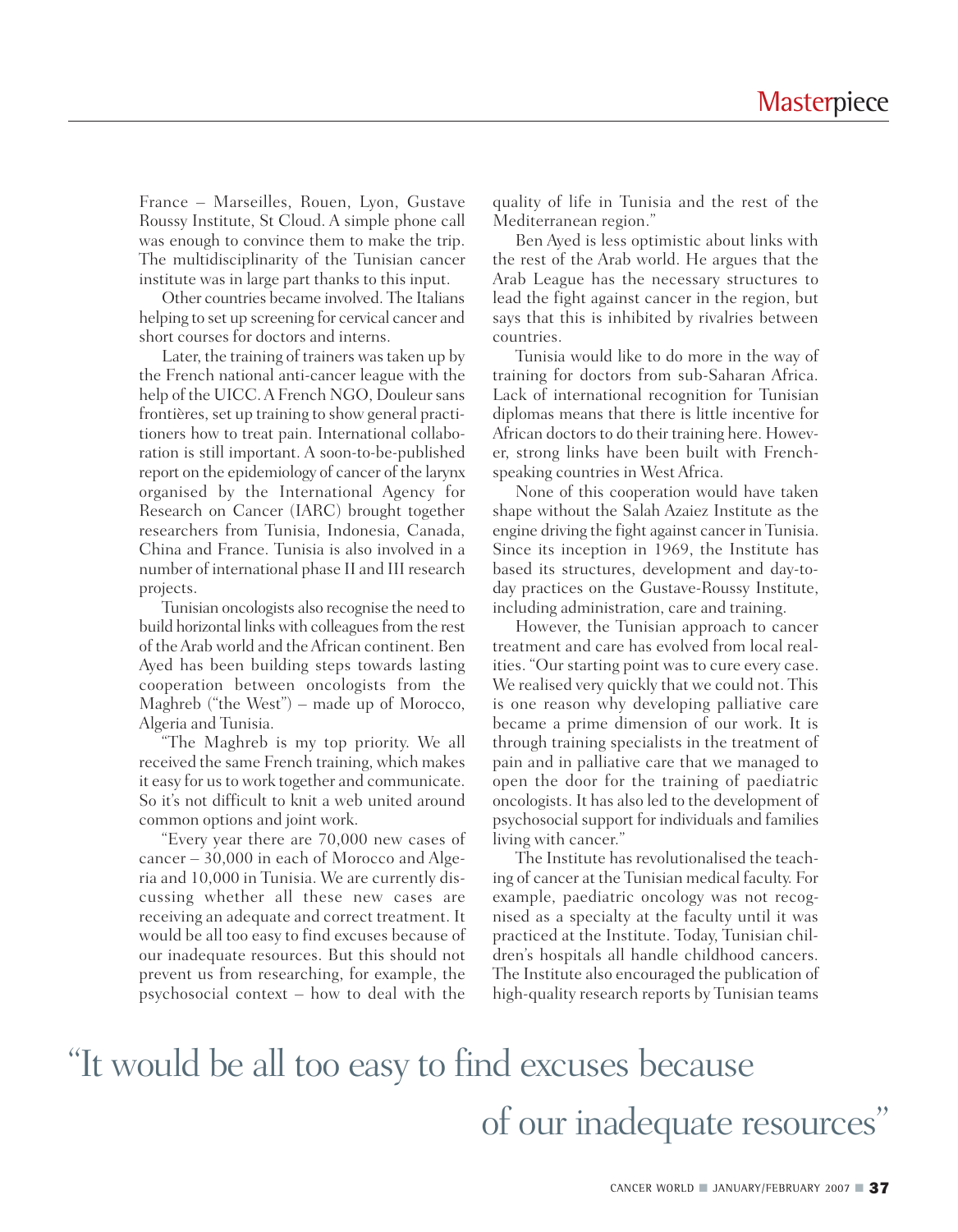## "I admire the Canadians and Irish for their willingness to confront the tobacco lobby"

on child lymphomas, breast cancers and other topics, raising their international profile.

The Institute has influenced other regions of Tunisia – Sfax and Sousse are also developing as major cancer treatment centres. Multidisciplinary treatment, palliative care, psychosocial themes, and research have become central pillars in the fight against breast, colorectal and lung cancer.

Many doctors are still sent abroad to learn new approaches to treatment and care. A few stay away, lured by better wages and prestige. However, most return with a renewed allegiance to their home country and find immense satisfaction in what they are doing. "When 80% of children are cured of cancer, isn't it great to see some of them growing up and becoming doctors or engineers," notes Ben Ayed with a smile.

He believes that an effective fight against cancer rests on a partnership between the public, the private and civic society. "Every person has a role to play. Cancer is a question of solidarity. Everybody should join the fight."

After years of developing medical approaches to cancer treatment, Ben Ayed was spurred to greater action by seeing patients in distress. In 1987, with friends and co-thinkers, he created the Tunisian Association for the Fight against Cancer (ATLCC), and in 2000, the Association for the Promotion of Pain and Palliative Care.

In the hands of Ben Ayed, the ATLCC has grown into a humanitarian and scientific association with a public service brief, that also promotes teaching and prevention.

Thirty percent of cancers in Tunisia are linked to the environment and 40% to tobacco, especially cancers of the lungs, throat and bladder. The campaign against tobacco has become the top priority for the association. This ranges from efforts to convince farmers to replace tobacco cultivation with other crops, to lively teach-in sessions in partnership with the train company SNCFT on one of their busiest commuter lines. Indeed, 'smokeless' trains have become a renowned feature of World Anti-tobacco Day, attracting positive coverage on Tunisian press and television (although they revert to being 'smoking' trains the next day).

Ben Ayed is committed to change in a country where virtually half of men smoke. (A World Health Survey in 2003, showed that 49.5% of men over the age of 18 smoke, while only 2.4% of women over the age of 18 do so.) He said: "I admire the Canadians and Irish for their willingness to confront the tobacco lobby and take effective action. In Tunisia we have adequate legislation, but nobody takes any notice. In a recent study we found that 95% of people are well aware of the risks. Our aim is not just to inform but to change behaviours."

He believes in the value of engaging children at school about the risks during special national and regional anti-tobacco days. When children go home they take with them the knowledge and arguments they have heard – a powerful means to debunk myths with parents and family.

Education, training and information are the bedrock of the ATLCC prevention strategy. Special programmes, such as palpation techniques for breast examinations, are aimed at the general practitioner (GP), who is seen as the first line of defence. Ben Ayed believes that the GP must also be an educator and a communicator.

National training days, conferences and seminars are other useful ways to reach specialists. A two-day international seminar was organised in Tunisia by Ben Ayed and Franco Cavalli from Bellinzona, Switzerland, with the European School of Oncology in December 2005.

The ATLCC is often at its most creative